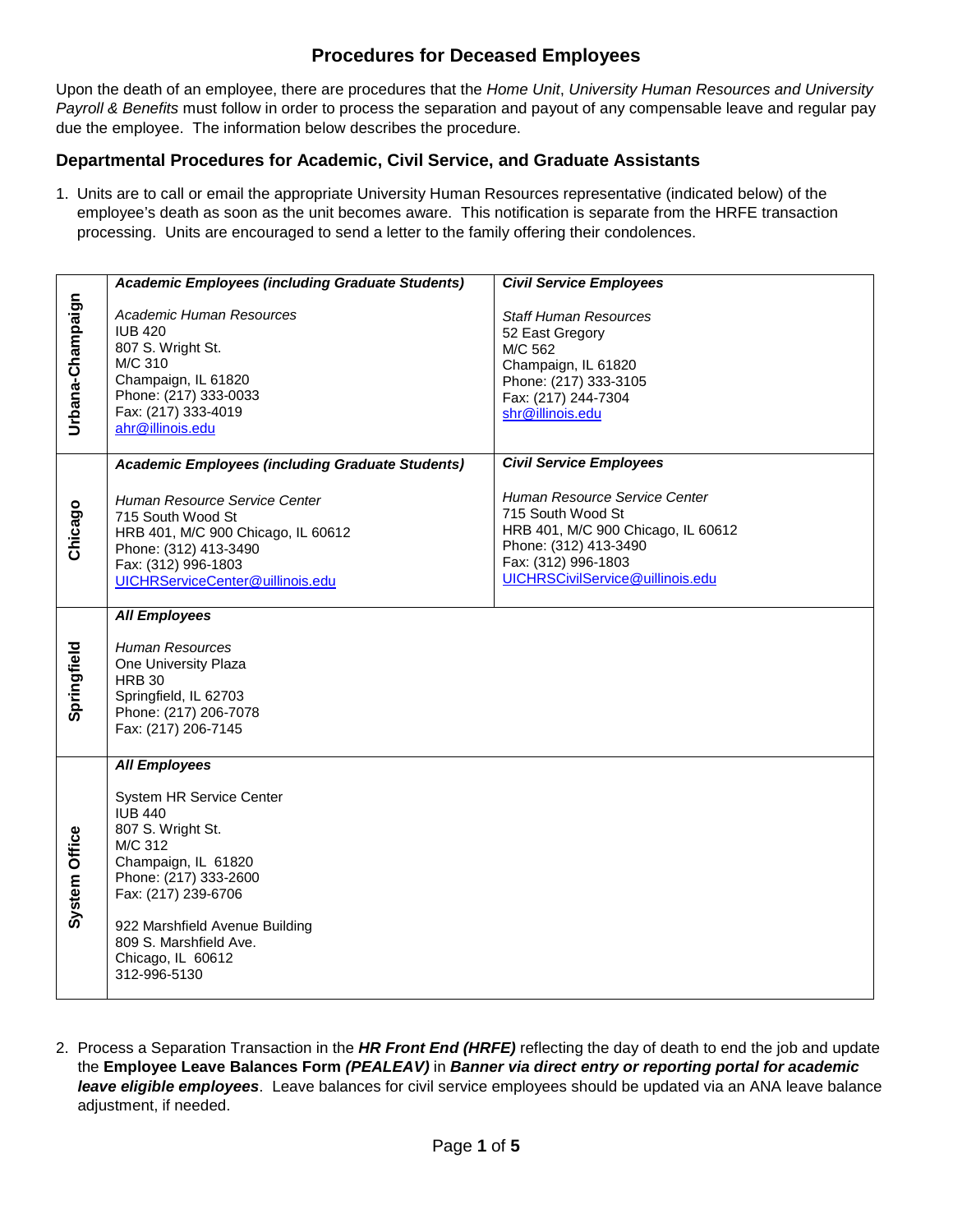- $\triangleright$  If the death occurred prior to the start of a payroll calc, no additional action is needed to ensure proper payment of regular salary.
- $\triangleright$  If the death occurred during the payroll calc but prior to the calc completion, submit a Payroll Adjustment Request Interface System (*PARIS)* Current Pay Adjustment to zero out the earnings.
- If the death occurred after a payroll calc, submit an Adjustment Notification Application (*ANA)* Pay Stop to initiate the pay stop. Then email [payinq@uillinois.edu](mailto:payinq@uillinois.edu) notifying of the need for a pay stop. Pay stops can be submitted up to three (3) days prior to payday.
- If the death occurred after a payroll calc and the paycheck has been issued, process an **ANA** to reflect the overpayment. UPB will then take the appropriate action(s).
- 3. Submit a Prior Underpayment Adjustment (PUA) in *PARIS* to pay out any compensable benefits or regular pay due to an employee. All payments after the date of death must be made to the employee's estate. (**Note**: UIS HR and System HR initiates the PUA in PARIS)

See the OBFS *PARIS* [Resource Page](https://www.obfs.uillinois.edu/paris-resources/) for job aids and tutorials for processing transactions in *PARIS.*

See the [OBFS Job Aids & Training Materials](https://www.obfs.uillinois.edu/cms/One.aspx?portalId=77176&pageId=91721#overpayments) for job aids on processing overpayments in *ANA.*

4. An authorized unit representative should go through the employee's office and laboratory to identify any University property and handle accordingly. Unit then contacts the Estate Representative to make arrangements for any personal belongings to be transferred to the Estate Representative (mail or pickup).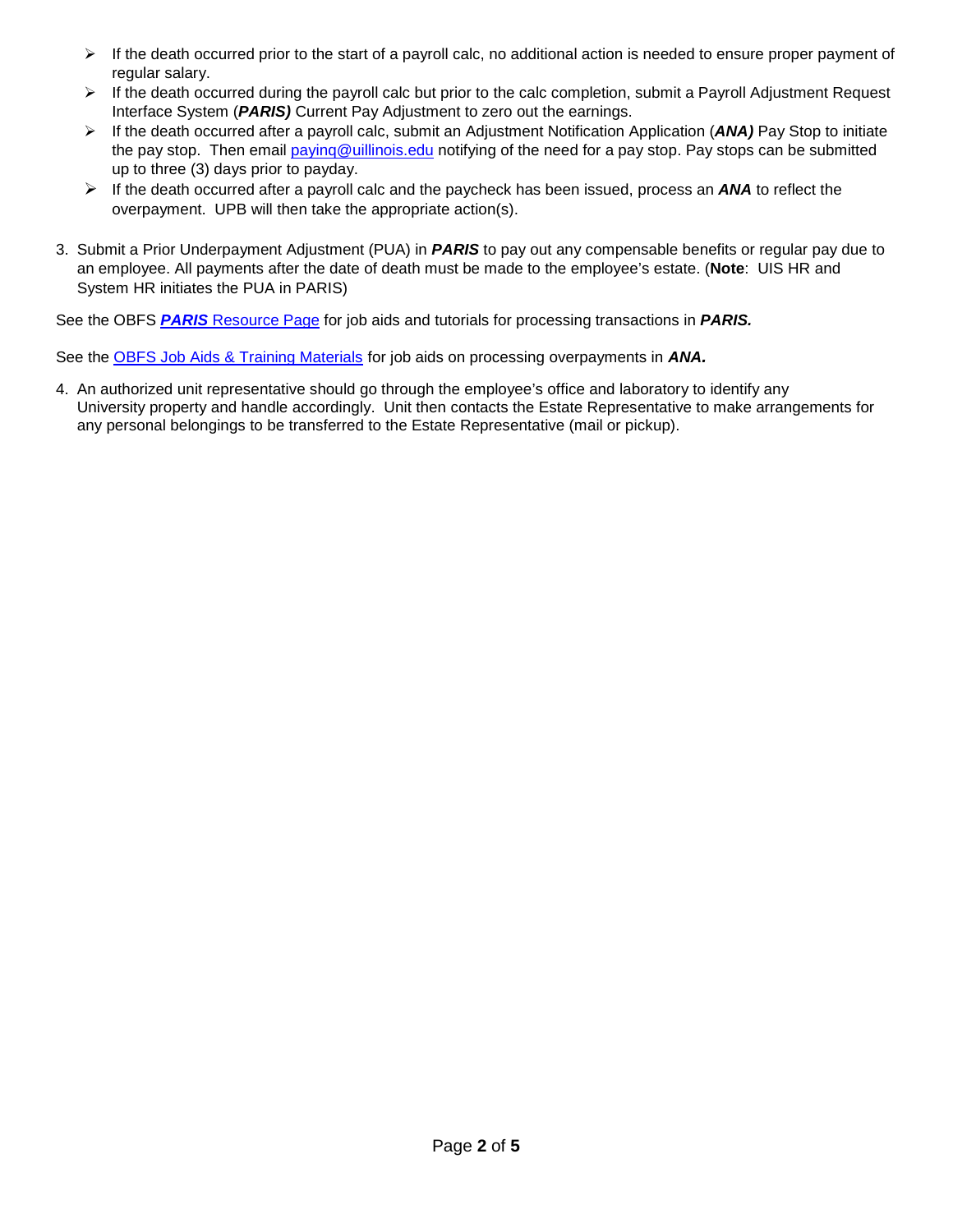### **Departmental Procedures for Academic/Graduate Hourly, Extra Help and Undergraduate Student Employees**

1. Units are to call or email the appropriate University Human Resources representative (indicated below) of the employee's death as soon as the unit becomes aware. This notification is separate from the HRFE transaction processing. Units are encouraged to send a letter to the family offering their condolences.

|                  | <b>Academic/Graduate Hourly</b>                                                                                                                                              | <b>Extra Help Employees</b>                                                                                                                                                    | <b>Undergraduate Student</b>                                                                                                                                                                                               |  |  |
|------------------|------------------------------------------------------------------------------------------------------------------------------------------------------------------------------|--------------------------------------------------------------------------------------------------------------------------------------------------------------------------------|----------------------------------------------------------------------------------------------------------------------------------------------------------------------------------------------------------------------------|--|--|
| Urbana-Champaign | Academic Human Resources<br><b>IUB 420</b><br>807 S. Wright St.<br>M/C 310<br>Champaign, IL 61820<br>Phone: (217) 333-0033<br>Fax: (217) 333-4019                            | <b>Staff Human Resources</b><br>Extra Help Services<br>52 East Gregory<br>M/C 562<br>Champaign, IL 61820<br>Phone: (217) 333-4752<br>Fax: (217) 244-7304                       | <b>Employees</b><br>Office of Student Financial Aid<br><b>Student Services Arcade</b><br>620 E. John St. MC-303<br>Champaign, Illinois 61820<br>Phone: (217) 333-0600<br>Fax: (217) 244-6589<br>studentemploy@illinois.edu |  |  |
|                  | <b>Academic/Graduate Hourly Employees</b>                                                                                                                                    | <b>Extra Help Employees</b>                                                                                                                                                    | <b>Undergraduate Student</b><br><b>Employees</b>                                                                                                                                                                           |  |  |
| Chicago          | Human Resource Service Center<br>715 South Wood St<br>HRB 401, M/C 900 Chicago, IL 60612<br>Phone: (312) 413-3490<br>Fax: (312) 996-1803<br>UICHRServiceCenter@uillinois.edu | Temporary Services/Extra Help<br>715 South Wood St.<br>HRB 109 M/C 862<br>Chicago, IL 60612<br>Phone: (312)996-0840<br>Fax: (312)413-1190<br>uichrextrahelpadmin@uillinois.edu | <b>UIC Student Employment Office</b><br>1200 W. Harrison, Suite 2100 SSB,<br>M/C 335<br>Phone: (312)996-3130<br>Fax: (312)413-7944<br>studentjobs@uic.edu                                                                  |  |  |
|                  | <b>All Employees</b>                                                                                                                                                         |                                                                                                                                                                                |                                                                                                                                                                                                                            |  |  |
| Springfield      | Human Resources<br>One University Plaza<br><b>HRB 30</b><br>Springfield, IL 62703<br>Phone: (217) 206-7078<br>Fax: (217) 206-7145                                            |                                                                                                                                                                                |                                                                                                                                                                                                                            |  |  |
|                  | <b>All Employees</b>                                                                                                                                                         |                                                                                                                                                                                |                                                                                                                                                                                                                            |  |  |
| System Office    | System HR Service Center<br><b>IUB 440</b><br>807 S. Wright St.<br>M/C 312<br>Champaign, IL 61820<br>Phone: (217) 333-2600<br>Fax: (217) 239-6706                            |                                                                                                                                                                                |                                                                                                                                                                                                                            |  |  |
|                  | 922 Marshfield Avenue Building<br>809 S. Marshfield Ave.<br>Chicago, IL 60612<br>312-996-5130                                                                                |                                                                                                                                                                                |                                                                                                                                                                                                                            |  |  |

- 2. Process a Separation Transaction in the *HR Front End (HRFE)* reflecting the day of death to end the job.
	- $\triangleright$  Unit needs to ensure that all hours worked prior to the death are submitted.
- 3. Submit a Prior Underpayment Adjustment (PUA) in *PARIS* to pay out any regular pay due to an employee. All payments after the date of death must be made to the employee's estate. (**Note**: UIS HR and System HR initiates the PUA in PARIS).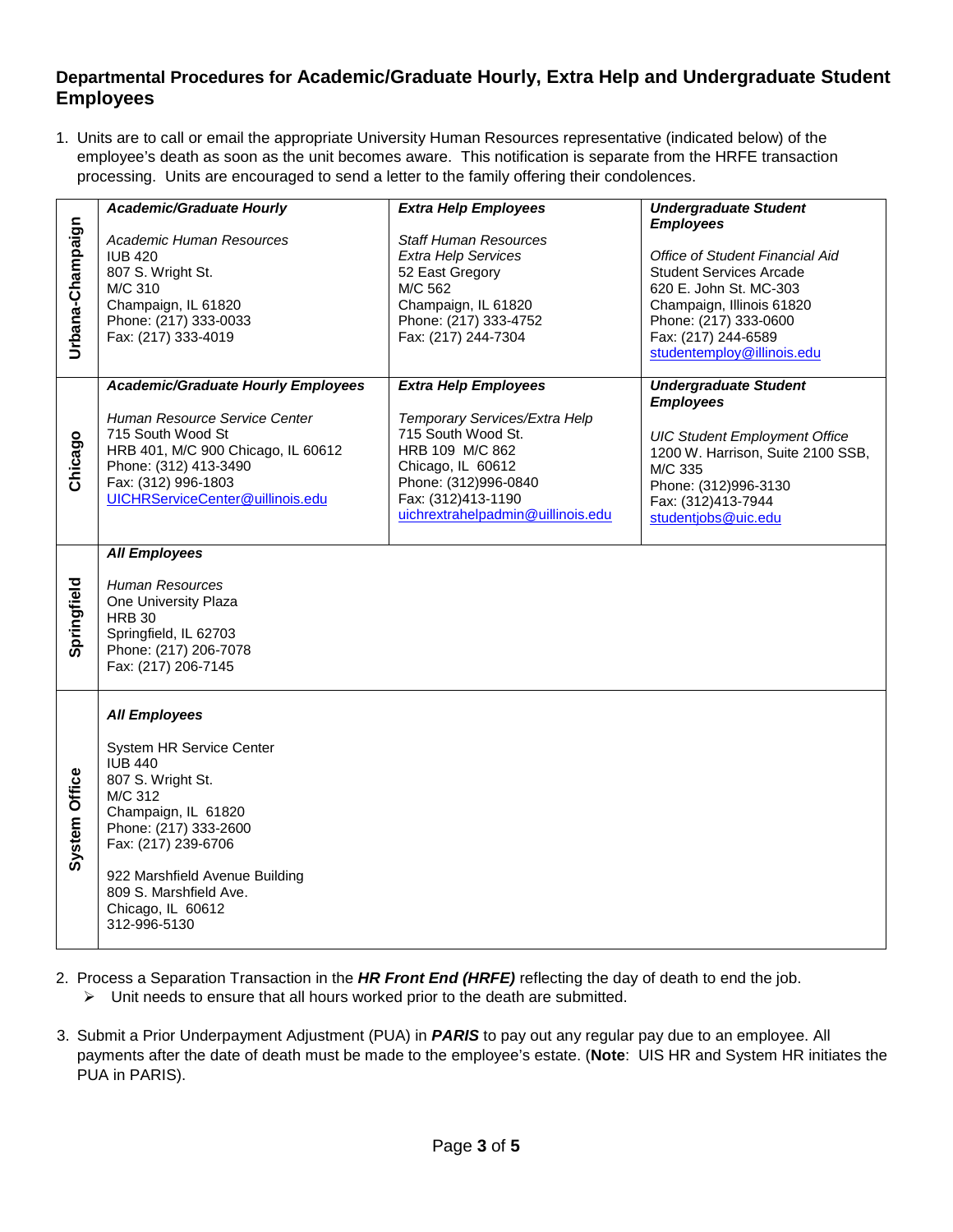4. An authorized unit representative should go through the employee's office and laboratory to identify any University property and handle accordingly. Unit then contacts the Estate Representative to make arrangements for any personal belongings to be transferred to the Estate Representative (mail or pickup).

See the OBFS *PARIS* [Resource Page](https://www.obfs.uillinois.edu/paris-resources/) for job aids and tutorials for processing transactions in *PARIS.*

#### **Contacting the Family/Estate**

- 1. When the University designated representative receives notice of an employee's death, the family at the employee's permanent address will be contacted via U.S. postal mail to express condolences and to identify a point of contact in the University.
- 2. The University designated representative will request documentation needed to finalize the employment/benefit processes (listed below). The person representing the estate may choose to send the documentation via mail or make an appointment with the appropriate campus HR representative for review and submission of the documentation.

NOTE: For the University of Illinois at Chicago and the System Office, the outreach to the family will be done by the University Payroll and Benefits Office. For the University of Illinois at Urbana-Champaign and the University of Illinois at Springfield, the outreach to the family will be initiated by the University HR offices.

#### **Required Documents**:

- A certified copy of the Original Death Certificate
- A copy of the will or small estate affidavit or Judge's Letter of Administration/Office
- A copy of the government issued photo identification (ex: Driver's License, State ID, Passport) of the person representing the estate
- Vendor Information Form (to be completed and submitted online or hand delivered)

These documents are required in order to process final payments and issue tax statements (Form 1099) to the beneficiary of the estate.

3. Employees with insurance coverage under the PPACA Plan– the Estate Representative will need to contact Mercer directly by calling the Mercer Health & Benefits Call Center at 1-888-201-2204.

Non-student employees holding a J-1 visa are required to carry repatriation coverage as part of their insurance. Other internationals may also have repatriation coverage in their insurance plan. The employee's insurance company will need to be contacted by the family regarding any possible coverage/payments.

4. Student Employees – if the student had the UIUC Student Health Insurance and the death was accidental then their designated beneficiary would be entitled to the \$5,000 accidental death and dismemberment benefit listed in the Student Health Insurance handbook. The beneficiary will need to reach out to UnitedHealthCare (888-224-4883).

If the student had the UIC Student Health Insurance (CampusCare) and the death was accidental then their designated beneficiary would be entitled to the \$2,500 Accidental Death and Dismemberment benefit as well as a \$2,500 Term Life benefit. This information is listed in the CampusCare Certificate of Coverage under the Section: Covered Services, Vision Dental and AD&D Program, through a third party vendor: United Health Programs (UHP). The beneficiary will need to reach out to United Health Programs (UHP) at 800-290-7602 to receive this benefit.

For UIS students holding the Student Health Insurance including the Academic Emergency Services benefits, the designated beneficiary would be entitled to \$25,000 accidental death and dismemberment benefit. The beneficiary will need to reach out the Academic Emergency Services at 888-873-3555 or [assistance@ahpcare.com.](mailto:assistance@ahpcare.com)